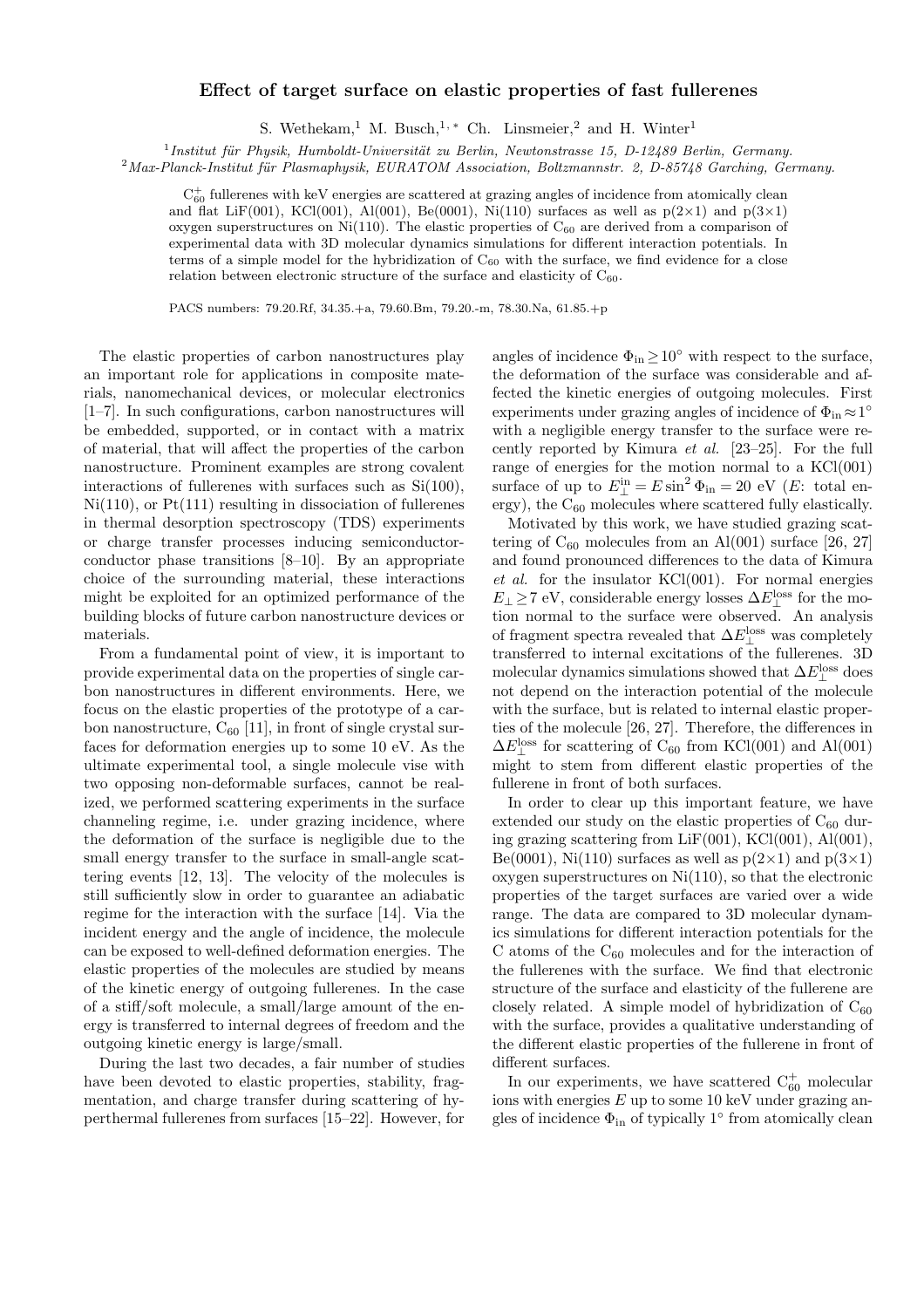and flat surfaces. Scattering proceeds in the surface channeling regime [12, 13], where the motions parallel and normal to the surface are widely decoupled. Whereas the parallel motion takes place with keV energies  $E_{\parallel} =$  $E \cos^2 \Phi_{\text{in}} \approx E$ , the interaction with the surface is governed by the slow normal motion with about three orders of magnitude smaller energy  $E_{\perp}^{\text{in}} = E \sin^2 \Phi_{\text{in}} \sim 10^{-3} E$ , i.e. in the regime of eV.

The molecules were produced by evaporation of fullerene powder (SES research, Houston, TX) in an electron cyclotron resonance (ECR) ion source (Nanogan-Pantechnique, Caen, France) in Ar atmosphere. After extraction at 2.8 keV, the molecular ions were massseparated in a  $90°$  deflection magnet and accelerated to their final energy E. Before impacting the surface, the divergence of the beam was reduced to about 0.03◦ by means of a slit system. The surfaces were mounted on a precision manipulator in an ultra-high vacuum (UHV) chamber with a base pressure of some 10<sup>−</sup><sup>11</sup> mbar and were prepared by cycles of grazing sputtering with 25 keV Ar<sup>+</sup> ions and subsequent annealing. The quality of the surfaces was checked by ion beam and standard surface analytical tools [13]. The oxygen superstructures on  $Ni(110)$  were prepared by the controlled adsorption of  $O<sub>2</sub>$ at elevated temperatures (for details see Ref. [28]). The scattered projectiles of different charge were dispersed in an electric field and detected 66 cm behind the target with a position sensitive microchannel plate detector (DLD40, Roentdek, Kelkheim-Ruppertshain, Germany). For details on the experimental setup see Ref. [26].

In Fig. 1, we show polar angular distributions for scattering of  $E = 10 \text{ keV } Ar^0$  atoms (solid curves) and  $C_{60}^+$ ions (dashed curves: outgoing  $C_{60}^0$ , dotted curves: outgoing  $\dot{C}_{60}^{+}$ ) for different incident normal energies  $E_{\perp}^{in}$  from clean Ni(110) (left panel) and from a  $p(3\times1)$  oxygen superstructure on Ni(110) (right panel). The corresponding outgoing normal energies  $E_{\perp}^{\text{out}} = E \sin^2 \Phi_{\text{out}}$  are given in the upper scale. The angular distributions for  $Ar^0$  atoms serve as a reference for elastic scattering, where the width is determined by thermal displacements of target atoms [13]. The distributions for outgoing neutral and charged fullerenes coincide. The fragmentation of the fullerenes can be checked for charged molecules via deflection in an electric field. We do not find any indication for a fragmentation at the surface in the investigated range of  $E_{\perp}$ . However, postcollisional and delayed fragmentations might be possible and slightly broaden the distributions, but do not shift the position of the maximum due to their isotropy [15, 26, 34].

At small normal energies  $E_{\perp}^{\text{in}} \leq 2$  eV,  $C_{60}^{+}$  molecular ions are scattered elastically from Ni(110), whereas for  $E_{\perp}^{\text{in}} \geq 3$  eV, the fullerenes are scattered subspecularly with a mean outgoing normal energy of  $E_{\perp}^{\text{out}} \approx 3 \text{ eV}$ . For the largest normal energy of  $E_{\perp}^{in} \approx 12 \text{ eV}$ , this corresponds to a normal energy loss  $\Delta E_{\perp}^{\text{loss}} = E_{\perp}^{\text{in}} - E_{\perp}^{\text{out}} \approx 9 \text{ eV}$ . For the oxygen superstructure  $\overline{p(3\times1)}\overline{O/Ni(110)}$ , i.e. for less



FIG. 1. (Color online) Normalized polar angular distributions for scattering of  $E = 10 \text{ keV } Ar^0$  atoms (solid curves) and  $C_{60}^{+}$  molecular ions (dashed curves: outgoing  $C_{60}^{0}$ , dotted curves: outgoing  $C_{60}^{+}$  with different angles of incidence  $\Phi_{\text{in}}$ from Ni(110) (left panel) and  $p(3\times1)O/Ni(110)$  (right panel). Upper scale: polar exit angle  $\Phi_{\text{out}}$  (lower scale) converted to outgoing normal energy  $E_{\perp}^{\text{out}} = E \sin^2 \Phi_{\text{out}}$ .

than one monolayer oxygen on the Ni(110) surface, the behavior is completely different. The molecules are scattered elastically for normal energies up to  $E_{\perp}^{\text{in}} = 13 \text{ eV}$ . In passing we note that the slight shift of the distributions for the fullerenes and the  $Ar^0$  atoms for the smallest normal energy is a result of the attractive force owing to image charge interactions [29, 30] on the incident path prior to neutralization. As the outgoing charged fullerenes are formed via a delayed ionization after the collision, the distributions for neutral and charged outgoing fullerenes are not shifted with respect to each other [15, 26].

For a systematic analysis, we show in Fig. 2 the elasticity ratio  $E_{\perp}^{\text{out}}/E_{\perp}^{\text{in}}$ , i.e. the ratio of the outgoing  $E_{\perp}^{\text{out}}$  and the incident normal energy  $E_{\perp}^{\text{in}}$ , derived from the maxima of polar angular distributions as function of  $E_{\perp}^{\text{in}}$  for scattering of  $C_{60}^{+}$  molecular ions from LiF $(001)$ , KCl $(001)$ , Al $(001)$ , Be $(0001)$ , Ni $(110)$ ,  $p(2\times1)O/Ni(110)$ , and  $p(3\times1)O/Ni(110)$  surfaces. The data reveals pronounced differences for  $E_{\perp}^{\text{out}}/E_{\perp}^{\text{in}}$  and the normal energy loss  $\Delta E_{\perp}^{\text{loss}}$  for different surfaces. Note that less than a monolayer of oxygen on a  $Ni(110)$  surface is sufficient to establish a similar behavior as observed for insulator surfaces.

In order to explore the physical mechanism, we performed 3D molecular dynamics simulations for different potentials for the C-C and the fullerene-surface interac-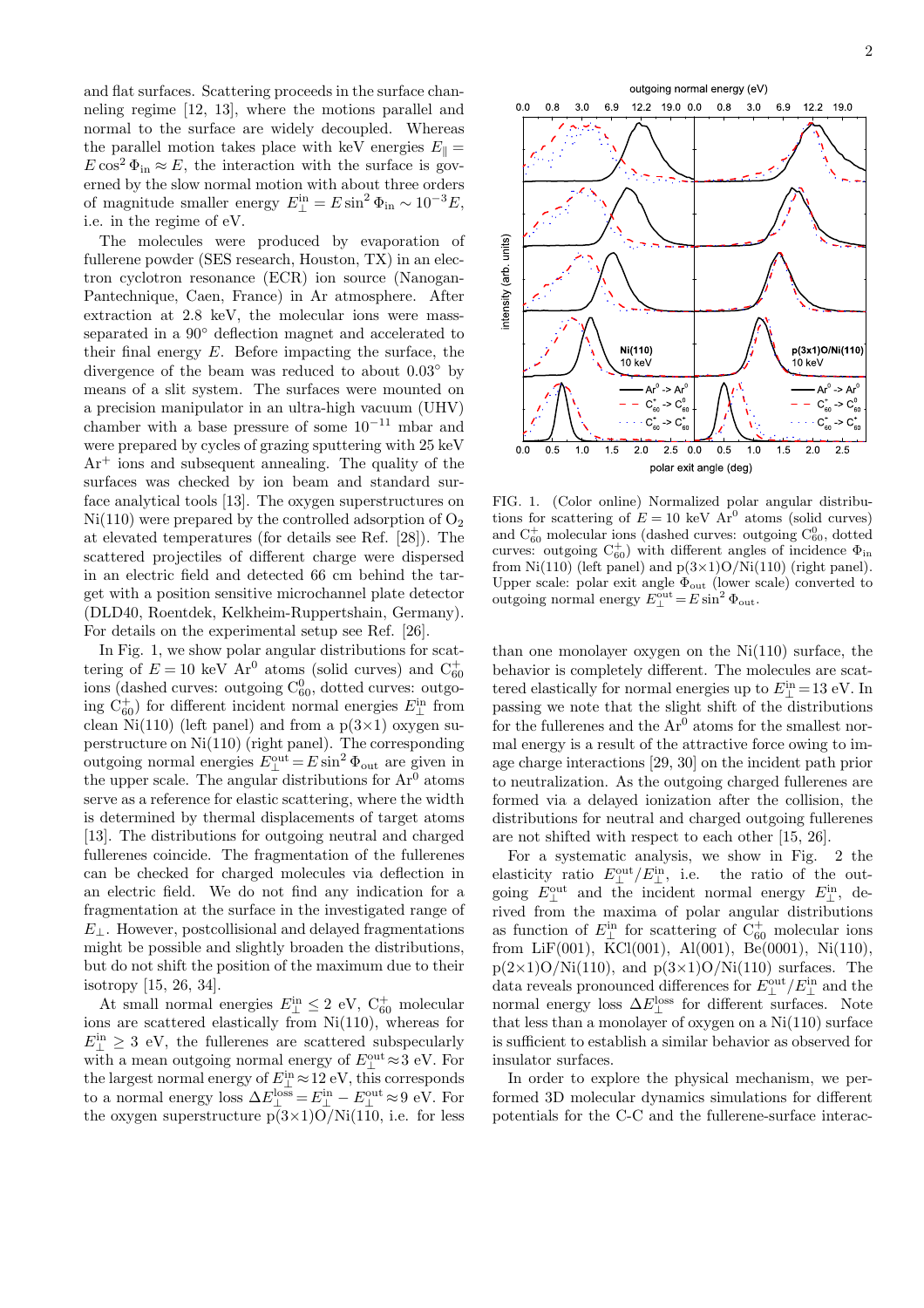

FIG. 2. (Color online) Elasticity  $E_{\perp}^{\text{out}}/E_{\perp}^{\text{in}}$  as function of incident normal energy  $E_{\perp}^{\text{in}}$  for scattering of  $C_{60}^{+}$  molecular ions from LiF(001), KCl(001), Al(001), Be(0001), Ni(110),  $p(2\times1)$ and  $p(3\times1)O/Ni(110)$  surfaces as indicated.

tion. Thermal displacements of target atoms were included in the framework of the Debye model and internal excitations in the ion source of incident fullerenes by about 35 eV was incorporated. For details on the simulation concepts and numerical routines, we refer to Refs. [26, 27]. For each set of parameters, 30 trajectories were calculated and the mean values are shown by the symbols in Fig. 3 together with the experimental data from Fig. 2 for the two extreme cases,  $LiF(001)$  (full circles) and  $Ni(110)$  (full squares). We apply the Tersoff [31] (small symbols in Fig. 3) as well as the more recent Albe potential [32] (large symbols in Fig. 3) for the interaction of the C atoms of the fullerene. The results for both potentials coincide. In case of the insulator surfaces LiF(001) and KCl(001), the molecules are not or only partly neutralized at the surface [23–25, 33, 34], so that we performed simulations for neutral  $C_{60}^0$  and charged  $C_{60}^+$  fullerenes including intra-molecule Coulomb interactions and the classical image charge interaction with the surface.

The interaction of the molecule with the surface is implemented by a Molière potential with modified Firsov screening length proposed by O'Connor and Biersack [35]. In addition, for the  $Al(001)$  surface, we show results using potentials from literature ("attr. S. W.": [36], "attr. A. P.-J.": attractive part of potential from [37] for Au(111) taking into account the relative shifts of jellium edges of  $Al(001)$  and  $Au(111)$ ). In order to exclude a possible effect of the modified bond-order of the C atoms of the fullerene due to the interaction with the surface, we also show a calculation for Al(001) ("attr. incl. bondorder"), where the Al atoms were treated as C atoms in terms of the Tersoff potential. In order to avoid a complete desintegration of the molecules at the surface, the attractive part of the fullerene surface interaction had to



FIG. 3. (Color online) Simulated elasticity  $E_{\perp}^{\text{out}}/E_{\perp}^{\text{in}}$  as function of incident normal energy  $E_{\perp}^{\text{in}}$  for scattering of  $C_{60}^0$  and  $C_{60}^+$  from indicated surfaces for Albe and Tersoff potential for different parameter sets. Full circles/squares: experimental data for  $\text{LiF}(001)/\text{Ni}(110)$  (cf. Fig. 2). For details see text.

be reduced by a factor of two. The bond-order was kept constant.

In good accord with our analysis for an Al(001) and a KCl(001) surface [26, 27, 34], different surface structures, interaction potentials of the fullerene with the surfaces, or charge of the fullerene do not affect the outcome of the simulations. The results fall on one curve and reproduce the experimental data for the surfaces with the smallest normal energy losses  $\Delta E_{\perp}^{\text{loss}}$ , i.e. the largest elasticity  $E_{\perp}^{\text{out}}/E_{\perp}^{\text{in}}$ , LiF(001) and p(3×1) O/Ni(110), on a near-quantitative level. Therefore, we conclude that the differences in the elasticity for the different surfaces are not related to differences in the interaction potentials of the fullerene with the surface nor to the charge of the fullerene in front of the surface.

The only reasonable possibility to explain the pronounced normal energy losses during scattering from a metal surface seems to be an influence of the surface on the internal elastic properties of the molecule. In Fig. 3, we have included calculations for intra-molecular C-C interactions reduced by a factor of 0.75 (labeled as "0.75  $\times$  C-C") and 0.5 (labeled as "0.5  $\times$  C-C"), which result in strongly reduced elasticity.

In Fig. 4, we show an energy diagram for a  $C_{60}$ molecule (HOMO: highest occupied molecular orbital, LUMO: lowest unoccupied molecular orbital) [1] and different surfaces [38, 39] arranged as function of decreasing elasticity, i.e. increasing normal energy loss  $\Delta E_{\perp}^{\text{loss}},$ from left to right. We find a clear-cut correlation of normal energy loss and electronic band structure of the surface. The smaller the energy defect between the electronic states of fullerene and surface, the stronger is the reduction of the elasticity of the fullerene. Of particular interest is the case of KCl(001), where we have observed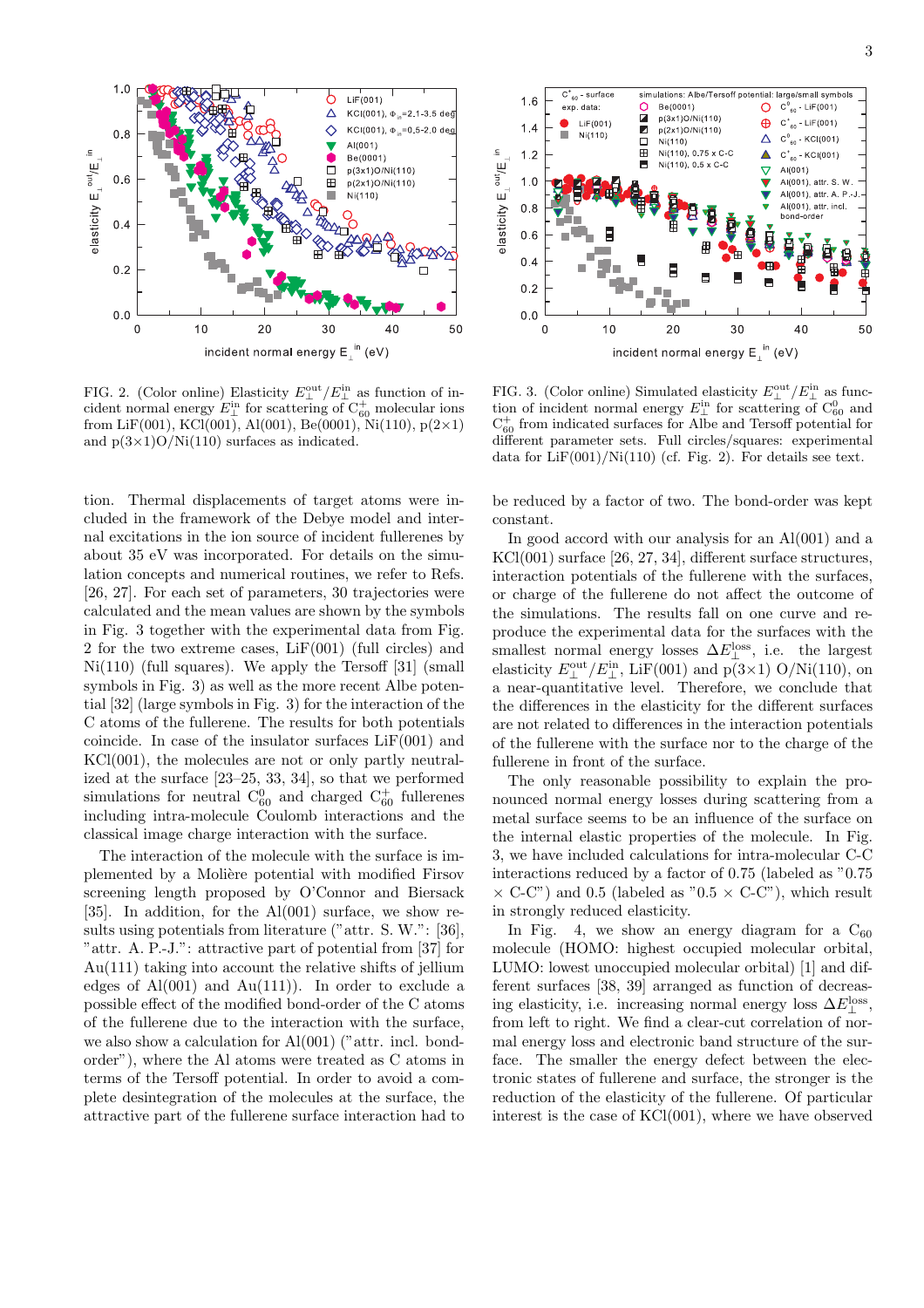

FIG. 4. Energy diagram for a  $C_{60}$  molecule and different indicated surfaces arranged as function of decreasing elasticity, i.e. increasing normal energy loss  $\Delta E_{\perp}^{\text{loss}}$ . VB (CB): valence (conduction) band. O: oxygen adsorbate states. Ni: CB of Ni(110) for more open  $p(2\times1)$  oxygen adsorbate structure.

slightly larger normal energy losses for smaller angles of incidence  $\Phi_{\text{in}}$  at same normal energy  $E_{\perp}^{\text{in}}$  in Fig. 2. As the same normal energy for smaller angles of incidence is reached for larger beam energies  $E$ , this might be a consequence of a kinematically induced broadening [13, 34, 40] of the upper edge of the valence band (VB) of KCl(001), which reduces the energy defect with the HOMO. As the  $p(2\times1)O/Ni(110)$  superstructure has a smaller oxygen density than the  $p(3\times1)O/Ni(110)$  superstructure, the interaction of the fullerene with electronic states of the substrate is stronger than for  $p(3\times1)O/Ni(110)$  indicated by the light gray area for  $p(2\times1)O/Ni(110)$  in Fig. 4.

In summary, we attribute the modification of internal elastic properties of the fullerenes to a hybridization of molecular electronic states with electronic states of the surface. This hybridization results in reduced elasticities, most prominent for metal surfaces. In spite of different approaches, our experiments are in good accord with the classification of fullerene-surface interaction strengths by Maxwell et al. [8] based on TDS studies of thin fullerene films. We hope to trigger further studies on this fundamental aspect of molecule-surface interactions. Compared to TDS studies, our data provides complementary detailed information, as we provide complete elasticity curves, where the distance of closest approach and the deformation of the fullerene at the surface are varied over a large parameter range.

Financial support by the Deutsche Forschungsgemeinschaft (Project No. Wi 1336) and fruitful discussions with K. Kimura (Kyoto), E. Kolodney (Haifa), H. Zettergren and H. Cederquist (Stockholm) are gratefully acknowledged. We thank K. Maass, A. Schüller, U. Specht, and G. Lindenberg for their assistance in the preparation

of the experiments.

- <sup>∗</sup> Corresponding author: mbusch@physik.hu-berlin.de
- [1] M. S. Dresselhaus, G. Dresselhaus, and P. C. Eklund, Science of Fullerenes and Carbon Nanotubes (Academic Press, San Diego, 1996).
- [2] R. H. Baughman, A. A. Zakhidov, and W. A. de Heer, Science 297, 787 (2002).
- [3] F. Rosei, M. Schunack, Y. Naitoh, P. Jiang, A. Gourdon, E. Laegsgaard, I. Stensgaard, C. Joachim, and F. Besenbacher, Prog. Surf. Sci. 71, 95 (2003).
- [4] J. A. Åström, A. V. Krasheninnikov, and K. Nordlund, Phys. Rev. Lett. 93, 215503 (2004).
- [5] M. P. Anantram and F. Leonard, Rep. Prog. Phys. 69, 507 (2006).
- [6] H. Dai, J. H. Hafner, A. G. Rinzler, D. T. Colbert, and R. E. Smalley, Nature 384, 147 (1996).
- [7] J. H. Hafner, C. L. Cheung, A. T. Woolley, and C. M. Lieber, Prog. Biophys. and Mol. Biol. 77, 73 (2001).
- [8] A. J. Maxwell, P. A. Brühwiler, D. Arvanitis, J. Hasselström, M. K.-J. Johansson, and N. Mårtensson, Phys. Rev. B 57, 7312 (1998).
- [9] S. Modesti, S. Cerasari, and P. Rudolf, Phys. Rev. Lett. 71, 2469 (1993).
- [10] A.-C. Wade, S. Lizzit, L. Petaccia, A. Goldoni, D. Diop, H. Üstünel, S. Fabris, and S. Baroni, J. Chem. Phys. 132, 234710 (2010).
- [11] H. W. Kroto, J. R. Heath, S. C. OBrien, R. F. Curl, and R. E. Smalley, Nature 318, 162 (1985).
- [12] D. S. Gemmell, Rev. Mod. Phys. 46, 129 (1974).
- [13] H. Winter, Phys. Rep. 367, 387 (2002).
- [14] P. M. Echenique, R. Berndt, E. V. Chulkov, T. Fauster, A. Goldmann, and U. Höfer, Surf. Sci. Rep. 52, 219 (2004).
- [15] E. E. B. Campbell, Fullerene Collision Reactions (Kluwer Academic, London, 2003).
- [16] T. Lill, H. G. Busmann, F. Lacher, and I. V. Hertel, Chem. Phys. 193, 199 (1995).
- [17] R. D. Beck, J. Rockenberger, P. Weis, and M. M. Kappes, J. Chem. Phys. 104, 3638 (1996).
- [18] M. Hillenkamp, J. Pfister, M. M. Kappes, and R. P. Webb, J. Chem. Phys. 111, 10303 (1999).
- [19] M. Hillenkamp, J. Pfister, and M. M. Kappes, J. Chem. Phys. 114, 10457 (2001).
- [20] E. Kolodney, B. Tsipinyuk, A. Bekkerman, and A. Budrevich, Nucl. Instrum. Meth. Phys. Res. B 125, 170 (1997).
- [21] A. Bekkerman, B. Tsipinyuk, and E. Kolodney, Phys. Rev. B 61, 10463 (2000).
- [22] A. Kaplan, A. Bekkerman, B. Tsipinyuk, and E. Kolodney, Phys. Rev. B 79, 233405 (2009).
- [23] S. Tamehiro, T. Matsushita, K. Nakajima, M. Suzuki, and K. Kimura, Nucl. Instr. Meth. Phys. Res. B 256, 16  $(2007)$ .
- [24] T. Matsushita, K. Nakajima, M. Suzuki, and K. Kimura, Phys. Rev. A 76, 032903 (2007).
- [25] K. Kimura, T. Matsushita, K. Nakajima, and M. Suzuki, Nucl. Instr. Meth. Phys. Res. B 267, 2638 (2009).
- [26] S. Wethekam and H. Winter, Phys. Rev. A 76, 032901 (2007).